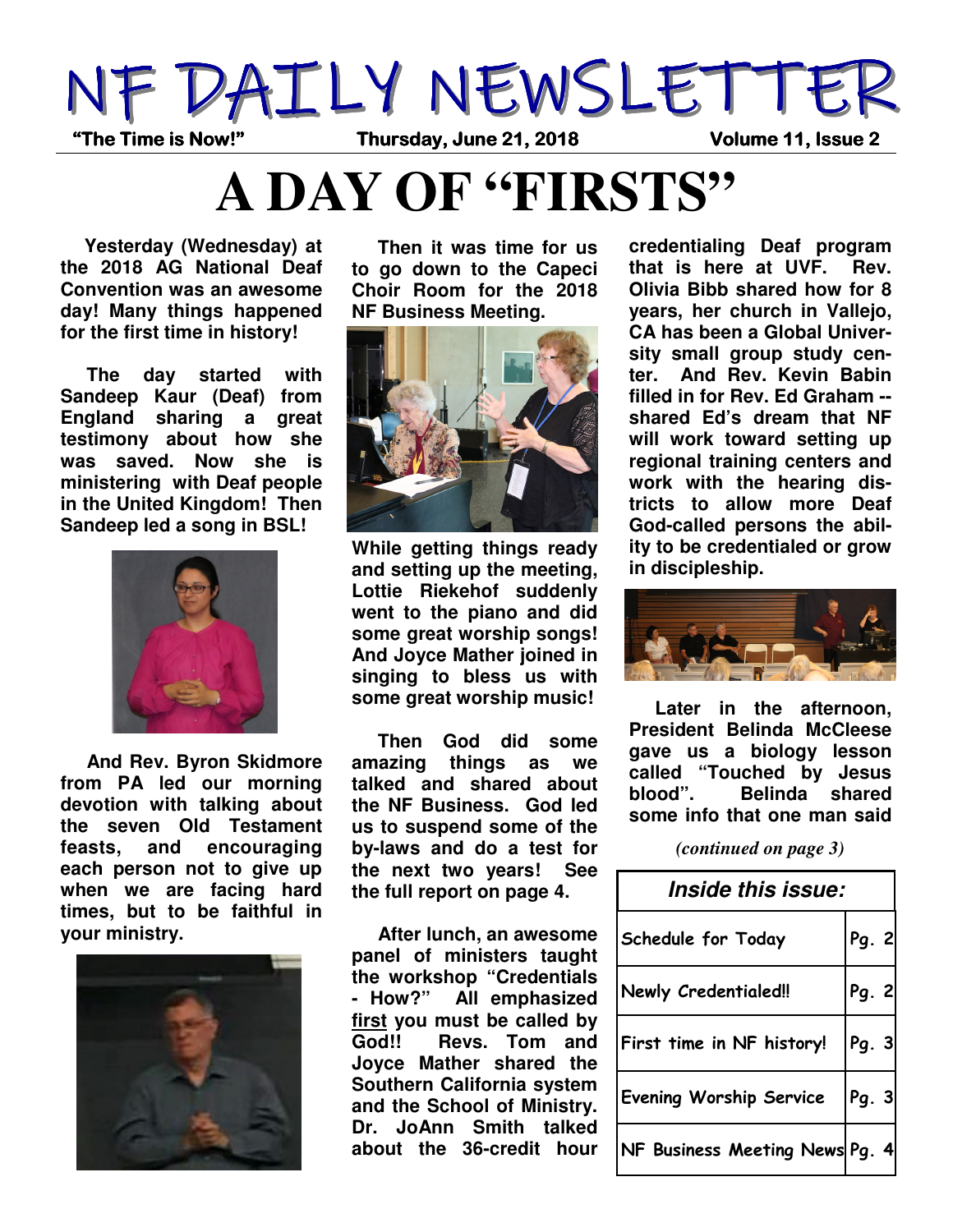## **Schedule for Today Thursday, June 21st**

| Thursday, June 21st                |                                                                                                                                                                    | $N$ $F$                                                |
|------------------------------------|--------------------------------------------------------------------------------------------------------------------------------------------------------------------|--------------------------------------------------------|
| 7:00 - 8:30 AM                     | <b>Breakfast - Cafeteria</b>                                                                                                                                       | Da                                                     |
| $9:00 - 10:00$ AM                  | <b>Worship Music - Gloria Sobral</b><br><b>Devotion - Rev. Seth Sobral</b><br>in Cardone Hall #101                                                                 | tha<br>stol<br>Boi<br>c h<br>dep<br>visi<br>wil<br>201 |
| 10:15 - Noon                       | <b>Business Meeting</b><br><b>Capeci Choir Room</b><br>(No workshops --<br>business meeting only)                                                                  |                                                        |
| 12:00 - 1:30 PM<br>12:00 - 1:30 PM | Women's Ministries Lunch - Cafeteria<br>with guest speaker Rev. Marva Petrus<br>Men's Ministries Lunch - Cafeteria                                                 | N                                                      |
|                                    | with guest speaker Rev. Rod Smith                                                                                                                                  |                                                        |
| 1:30 - 3:00 PM                     | Workshop - "How to be a Mentor"<br>with Rev. Anne Potter<br>in Cardone Hall #101                                                                                   |                                                        |
| $3:00 - 3:15$ PM                   | <b>Break</b>                                                                                                                                                       |                                                        |
| $3:15 - 4:45$ PM                   | <b>Workshop - "Worship and Praise"</b><br>with Tanisha Cotton<br>in Cardone #101                                                                                   |                                                        |
| 5:00 - 6:30 PM                     | <b>Dinner - Cafeteria</b>                                                                                                                                          |                                                        |
| 7:00 PM                            | <b>Worship Service in Cardone Hall #101</b><br><b>Rev. Nancy Tonnessen, Host MC</b><br><b>Tanisha Cotton, Worship Music</b><br>Rev. Olivia Bibb sharing God's Word |                                                        |

*National Deaf Convention of the Assemblies of God* **Thursday, June 21st, 2018** 

## *Thursday, June 21st, 2018 Volume 11, Issue 2*

*NF President: Rev. Belinda McCleese Daily News Editor: Rev. Debbie Stiles* 

 *You are welcome to write an article that will lift up our Lord. Leave the story or news under the door of Bongiorno Hall Room 125.*

 *The editor reserves the right to add, change, or delete information depending on space limitations. The vision is to share uplifting info that will meet the needs and goals of the 2018 NF Deaf Convention!* 



**NEWLY CREDENTIALED AG MINISTERS IN DEAF MINISTRIES**  *(2016-2018)* 

**Certified Minister Max Miller, LA Gary Palmer, VT Cheryl Ragas, LA** 

**License to Preach Joey Contreras, CA William Eipper, CA Barbara Evans, MO Vickie Gipple, CA Marva Petrus, IL Anne Potter, PA Jeremy Roe, MN Lucy Schmidt, WI Jeff Taylor, CA Jill Valentine, AZ Steve Valentine, AZ Ralph Visscher, IL** 

**Ordained Chery Besette, MO Mary Earl, RI Linda Martin, VA**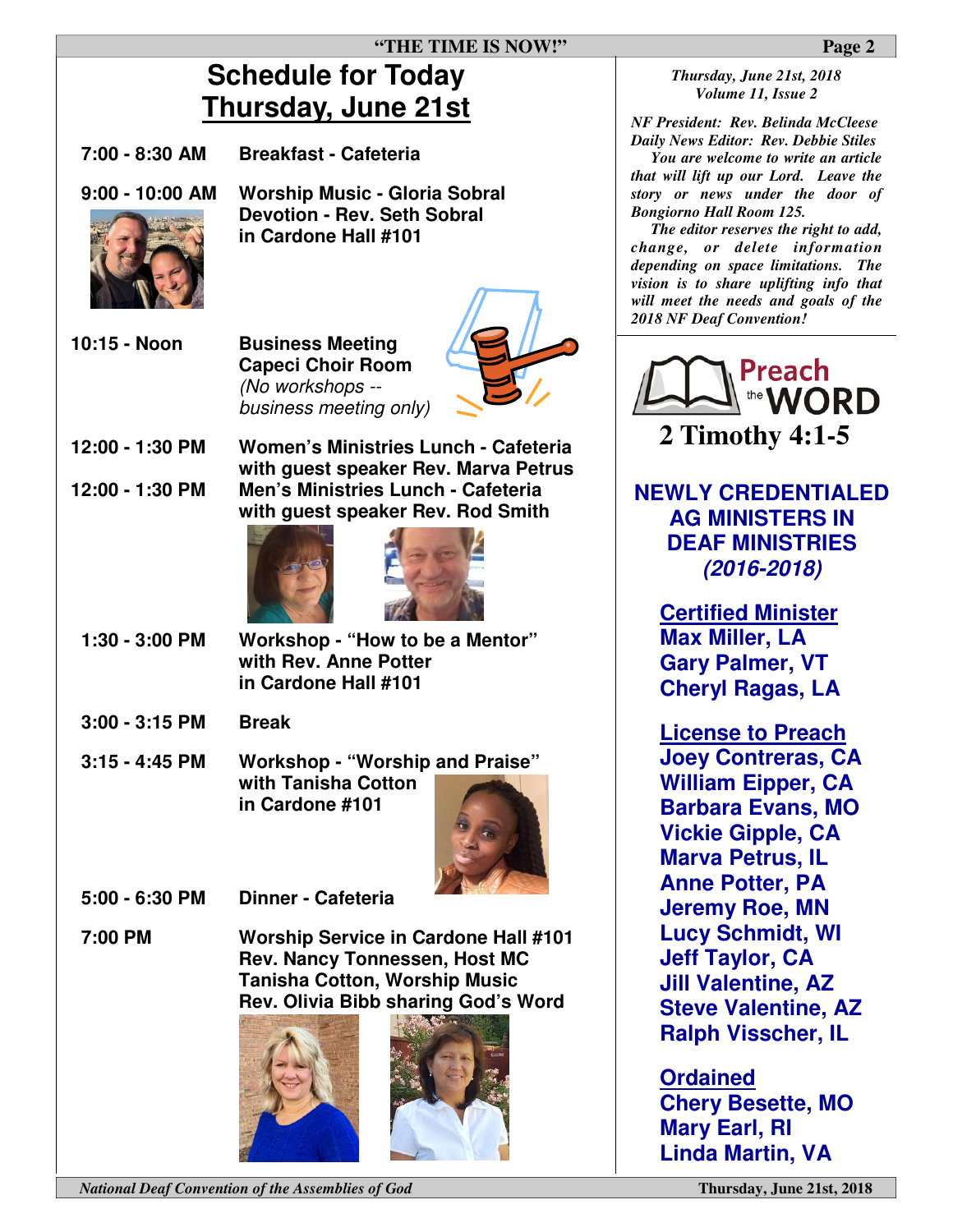*(continued from page 1)* **about the Blood of Christ. Some things are difficult to believe. Belinda presented them to us with the intent to stir up our minds and start thinking. She said she wants us to think about how we explain the blood of Christ to other people. We then broke out into different regions to discuss, meet each other, and share our needs.** 



 **The evening service was soooooo anointed. Dr. JoAnn Smith was the MC for the opening prayer, announcements, and offering. Then Revs. Belinda McCleese and Nancy Tonnessen presented a list of newly credentialed AG ministers in Deaf ministries from 2016-2018.** *(See the names on page 2.)* **It was the first time in NF history that we had a "passing the mantle" time with the regional reps giving each new minister a beautiful sash and praying over them. Then all the audience could come and congratulate each one!!** 

 **Then it was time for 4 men from San Jose, CA. Rev. David Rawson led us in a time of anointed worship and praise songs. Rev. John Davis started the evening with encouraging the audience to say, TIME NOW! A funny drama called "Peter 2018" was presented by James Parker, Larry Cotton, and John Davis, which led to the sermon.** 

 **Rev. John Davis shared that we can't depend on tomorrow - you might not be here! Like Peter and John in Mark 3:13-18, some of us have worked through the night and saw no fruit (fish). You must have big faith to be a fisherman. But why did Peter go back to the boat??** 

 **Some people will say Peter went back because he was backsliding. Where in the Bible does it say that?? God chose him to be a leader - Peter was called out and appointed! Our identity is in Jesus Christ - understand that God chose you!! If you are on fire, you will set others on fire!** 

 **Peter was with Jesus on the mountain of transfiguration (Matt. 17:1-8), he fed the 5000 people with 5 loaves and 2 fishes (Matt. 14:13-21), he walked on water (Matt. 14:29), etc. Peter experienced so many miracles, signs and wonders. So why did he go back fishing??** 

**Was it "failures" that stole Peter's focus? Jesus found Peter sleeping when he should be** 

**praying (Matt. 26:40-41), Peter draws a sword and cuts off the servant's ear (John 18:10), and Peter denies Jesus, then goes out and weeps bitterly (Matt 26:27).** 

**In your hurts, failure, bitterness -- DON'T GO BACK TO YOUR BOAT! Soon many of us were praying at the altar and seeking God to stay strong, get rid of our hurts and failures, and move forward with our Lord!! IT'S TIME!** 

*Note - again this was broadcast on Facebook Live. As of early this morning, it has been shared over 9,700 times!*